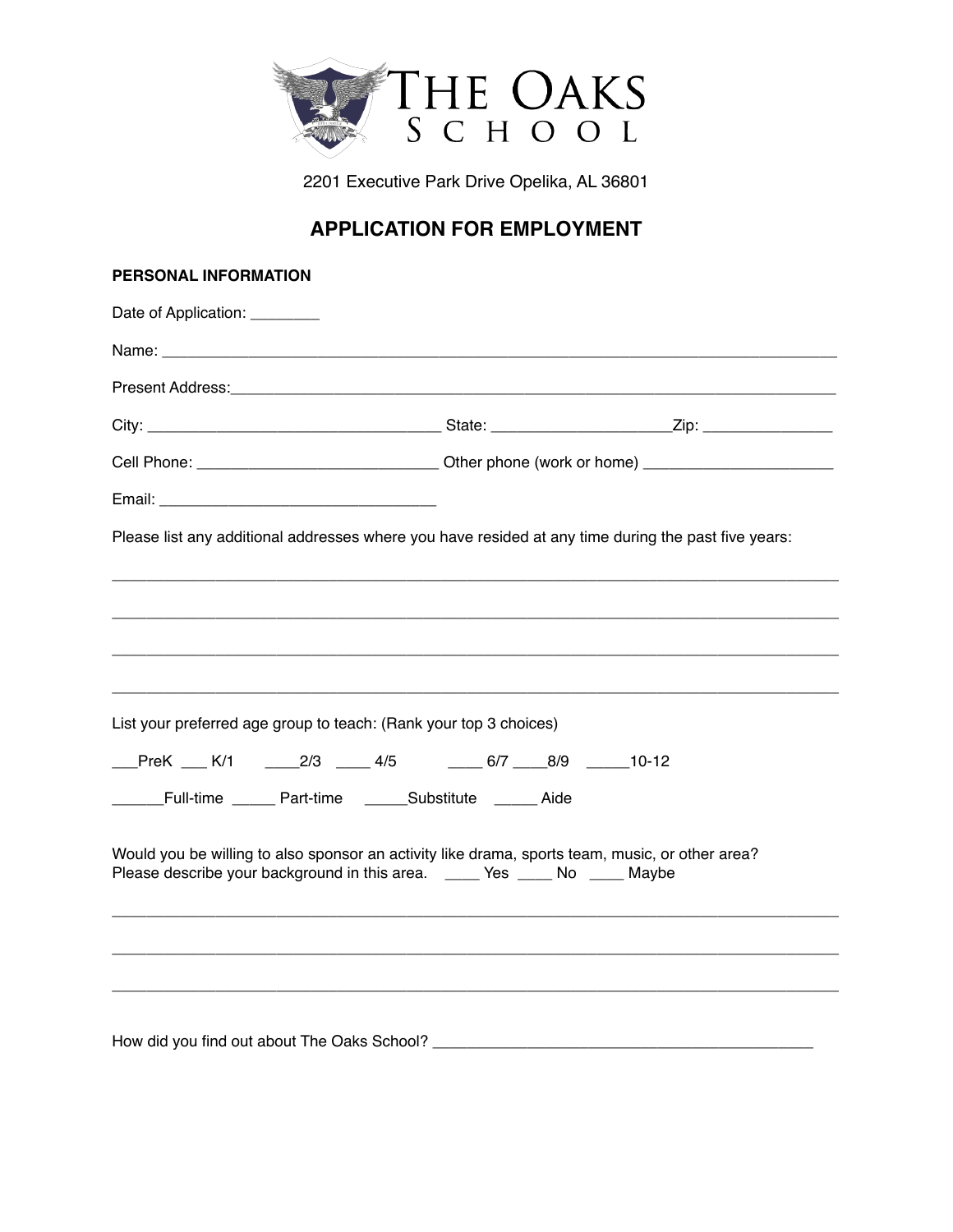|  |  | Have you ever |  |
|--|--|---------------|--|
|--|--|---------------|--|

| been dismissed from a position                                  | ves | no |
|-----------------------------------------------------------------|-----|----|
| been asked to resign from a position                            | yes | no |
| been refused continuing employment                              | yes | no |
| been convicted, pled guilty, or pled nolo contendere to a       |     |    |
| felony?                                                         | ves | no |
| been convicted, pled guilty, or pled nolo contendere to a       |     |    |
| crime involving child abuse or sexual abuse?                    | ves | no |
|                                                                 |     |    |
| had a report of child abuse or sexual activities involving      |     |    |
| K-12 student or minor filed against you with a school district, |     |    |
| Children Services Division, a police agency, or in court?       | ves | no |
|                                                                 |     |    |

\_\_\_\_\_\_\_\_\_\_\_\_\_\_\_\_\_\_\_\_\_\_\_\_\_\_\_\_\_\_\_\_\_\_\_\_\_\_\_\_\_\_\_\_\_\_\_\_\_\_\_\_\_\_\_\_\_\_\_\_\_\_\_\_\_\_\_\_\_\_\_\_\_\_\_\_\_\_\_\_\_\_\_\_

## **If yes, please explain:**

| <b>EDUCATIONAL BACKGROUND</b>                                       |       |                                                                                                |        |       |  |
|---------------------------------------------------------------------|-------|------------------------------------------------------------------------------------------------|--------|-------|--|
|                                                                     |       | Date of Graduation and Years Completed ___________                                             |        |       |  |
| Post-High School Training (College, Business School, Military, etc) |       |                                                                                                |        |       |  |
| Name/Location of                                                    | Dates | Graduate (Yes/No)                                                                              | Degree | Major |  |
|                                                                     |       |                                                                                                |        |       |  |
|                                                                     |       |                                                                                                |        |       |  |
|                                                                     |       | <u> 1980 - Jan James James, Amerikaansk politik (f. 1980)</u>                                  |        |       |  |
|                                                                     |       |                                                                                                |        |       |  |
| questions:                                                          |       | Do you hold a teaching certificate? ______ yes ______ no If yes, please answer the appropriate |        |       |  |
|                                                                     |       |                                                                                                |        |       |  |
|                                                                     |       | Expires: $\frac{1}{2}$ Expires:                                                                |        |       |  |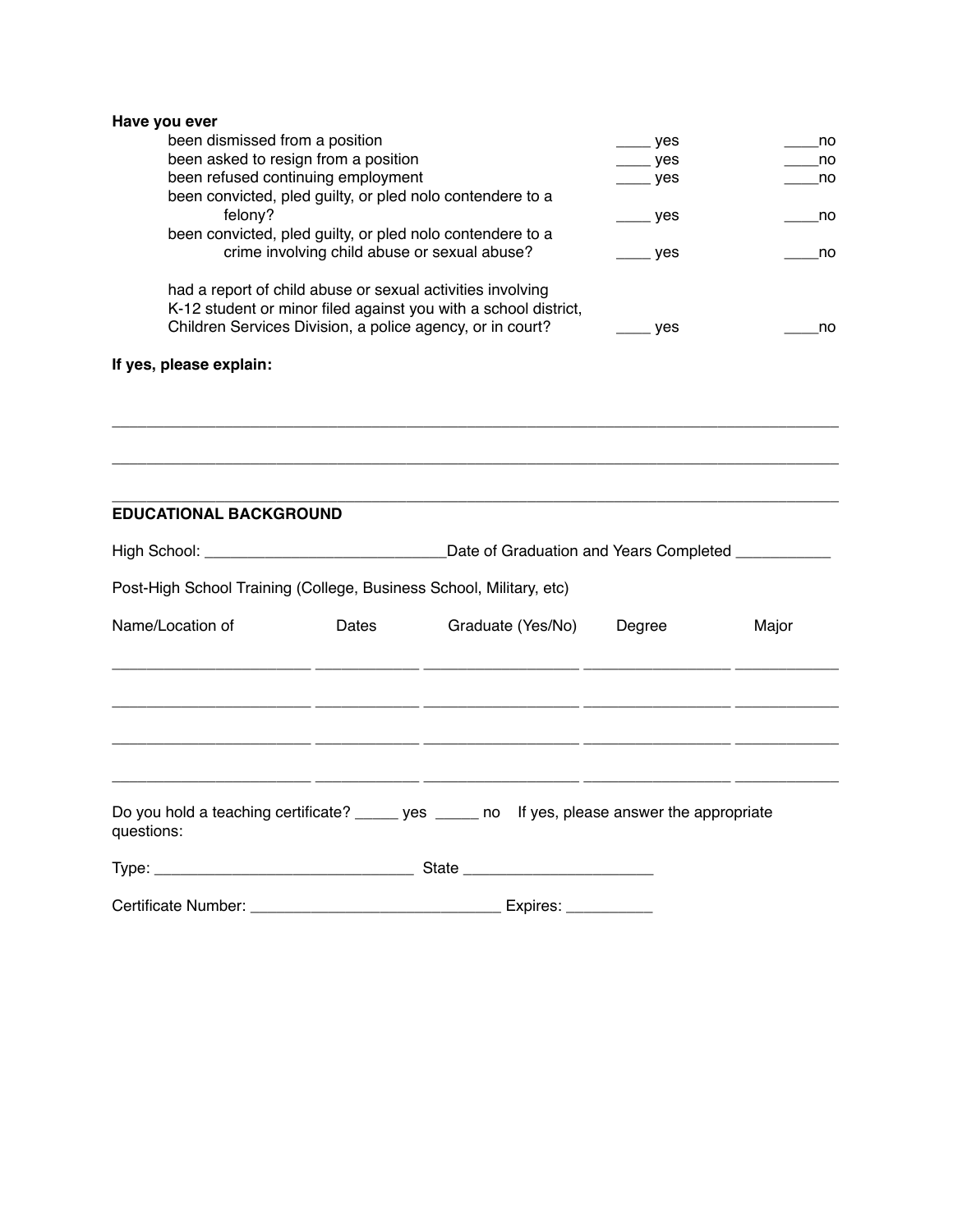#### **TEACHING BACKGROUND**

Please describe your teaching background, including teaching at home, in a school, business, or church setting.

| A. School/Church/Business/Home | Dates Taught            |
|--------------------------------|-------------------------|
| Grades/Subjects                | <b>Numbers of Years</b> |
| B. School/Church/Business/Home | Dates Taught            |
| Grades/Subjects                | <b>Numbers of Years</b> |
| C. School/Church/Business/Home | Dates Taught            |
| Grades/Subjects                | Numbers of Years        |
| D. School/Church/Business/Home | Dates Taught            |
| Grades/Subjects                | Numbers of Years        |

#### **QUESTIONS**

**Please answer the following questions on a separate sheet of paper:** 

- **1. Why do you want to teach at The Oaks School?**
- **2. How would you create a supportive, encouraging learning environment in your classroom?**
- **3. What special skills, talents, and abilities could you bring to The Oaks School?**
- **4. Please describe your plan for discipline and classroom management?**
- **5. What is something that you love to do and feel created by God to do?**
- **6. How would you approach the multi-age classrooms at The Oaks School?**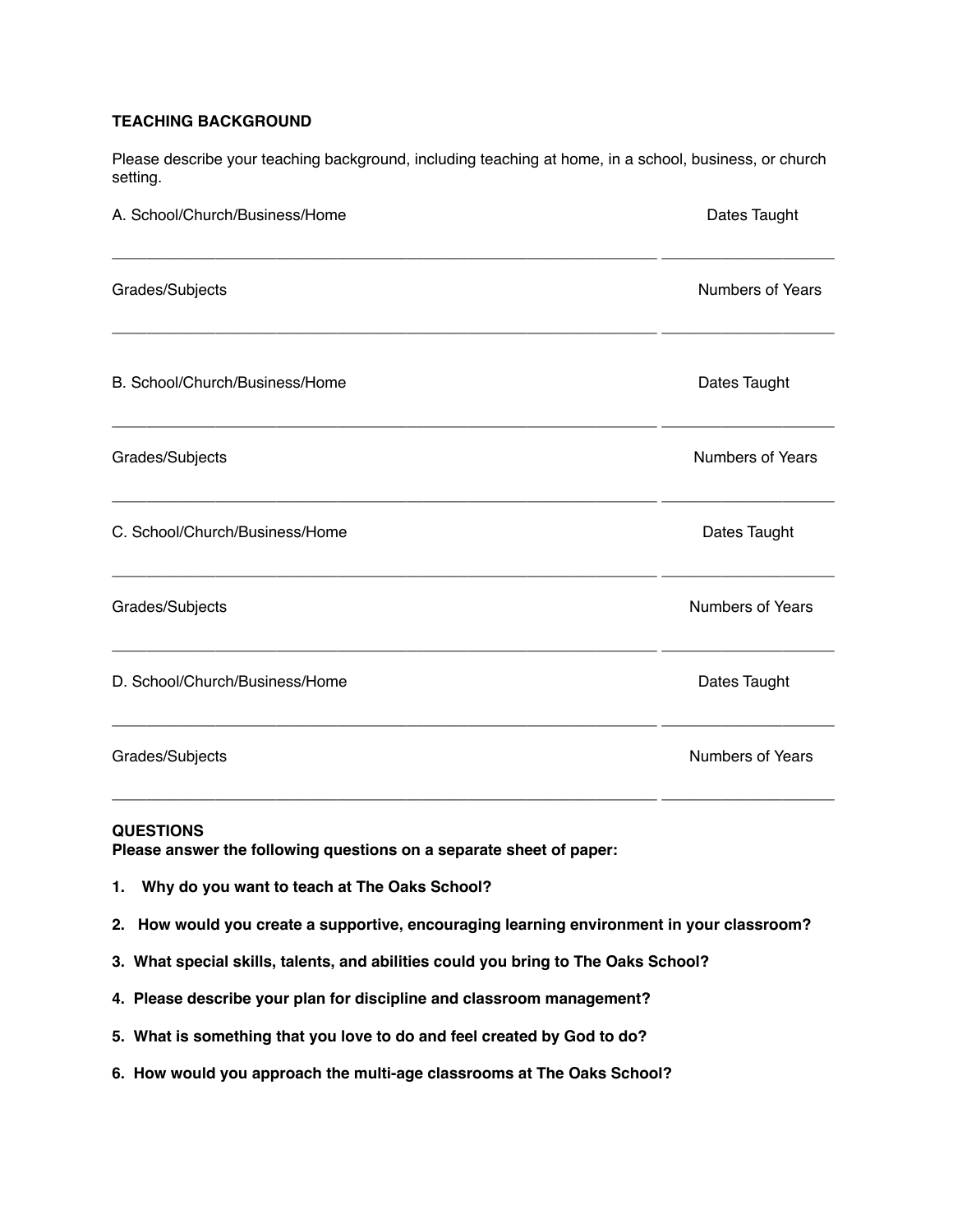### **OTHER WORK EXPERIENCE**

List all jobs or experience during the last ten years:

| <b>Dates</b>                                                                                                               | <b>Employer and Job</b>                                                                                               |                                                                                                                                                                                                                                                                                     |  |  |
|----------------------------------------------------------------------------------------------------------------------------|-----------------------------------------------------------------------------------------------------------------------|-------------------------------------------------------------------------------------------------------------------------------------------------------------------------------------------------------------------------------------------------------------------------------------|--|--|
|                                                                                                                            |                                                                                                                       |                                                                                                                                                                                                                                                                                     |  |  |
|                                                                                                                            |                                                                                                                       |                                                                                                                                                                                                                                                                                     |  |  |
|                                                                                                                            |                                                                                                                       |                                                                                                                                                                                                                                                                                     |  |  |
|                                                                                                                            |                                                                                                                       |                                                                                                                                                                                                                                                                                     |  |  |
| <b>REFERENCES</b>                                                                                                          |                                                                                                                       |                                                                                                                                                                                                                                                                                     |  |  |
| Give four references including<br>Your minister<br>A co-worker or friend                                                   | A supervisor at your most recent place of employment                                                                  |                                                                                                                                                                                                                                                                                     |  |  |
| <b>Name and Address</b>                                                                                                    | <b>Phone</b>                                                                                                          | <b>Email</b>                                                                                                                                                                                                                                                                        |  |  |
| 1.                                                                                                                         |                                                                                                                       |                                                                                                                                                                                                                                                                                     |  |  |
| 2.                                                                                                                         | <u> 1980 - Jan James James Barnett, amerikan bizko bat da bat da bat da bat da bat da bat da bat da bat da bat d</u>  |                                                                                                                                                                                                                                                                                     |  |  |
| 3.                                                                                                                         | <u> 1989 - Johann John Stone, market fan de Amerikaanske kommunister fan de Amerikaanske kommunister fan de Frysk</u> |                                                                                                                                                                                                                                                                                     |  |  |
| 4.<br><u> 2000 - Jan James James Jan James James James James James James James James James James James James James Jam</u> |                                                                                                                       |                                                                                                                                                                                                                                                                                     |  |  |
| <b>SCHOOL VISION</b>                                                                                                       |                                                                                                                       |                                                                                                                                                                                                                                                                                     |  |  |
|                                                                                                                            | Do you support a four-day school week with no homework? _____ yes _____ no                                            |                                                                                                                                                                                                                                                                                     |  |  |
|                                                                                                                            | Values:                                                                                                               | -No homework/four day week: Students will be challenged to be focused and work hard during the day in a creative learning environment, while also<br>knowing when they leave school they are free to enjoy time with family and engage in sports, music, dance, or other interests. |  |  |
|                                                                                                                            |                                                                                                                       | -Encouraging Learning Environment: Teachers are encouraged and equipped to see the strengths of each child and help them pursue their God-<br>given destiny. Students feel supported and cared for and reach higher goals as a result of the encouragement from teachers.           |  |  |
|                                                                                                                            | -Strong Academics: A curriculum that promotes excellence in academics.                                                |                                                                                                                                                                                                                                                                                     |  |  |
|                                                                                                                            |                                                                                                                       | -Leadership Development: The development and facilitation of each student's spiritual gifts, talents, passions, and leadership skills.                                                                                                                                              |  |  |
|                                                                                                                            | What part of the school values are you most excited about? (Please underline)                                         |                                                                                                                                                                                                                                                                                     |  |  |
|                                                                                                                            | Do any of the values bring you concern or hesitation as a teacher? Please explain.                                    |                                                                                                                                                                                                                                                                                     |  |  |

**\_\_\_\_\_\_\_\_\_\_\_\_\_\_\_\_\_\_\_\_\_\_\_\_\_\_\_\_\_\_\_\_\_\_\_\_\_\_\_\_\_\_\_\_\_\_\_\_\_\_\_\_\_\_\_\_\_\_\_\_\_\_\_\_\_\_\_\_\_\_\_\_\_\_\_\_\_\_\_\_\_\_\_\_**